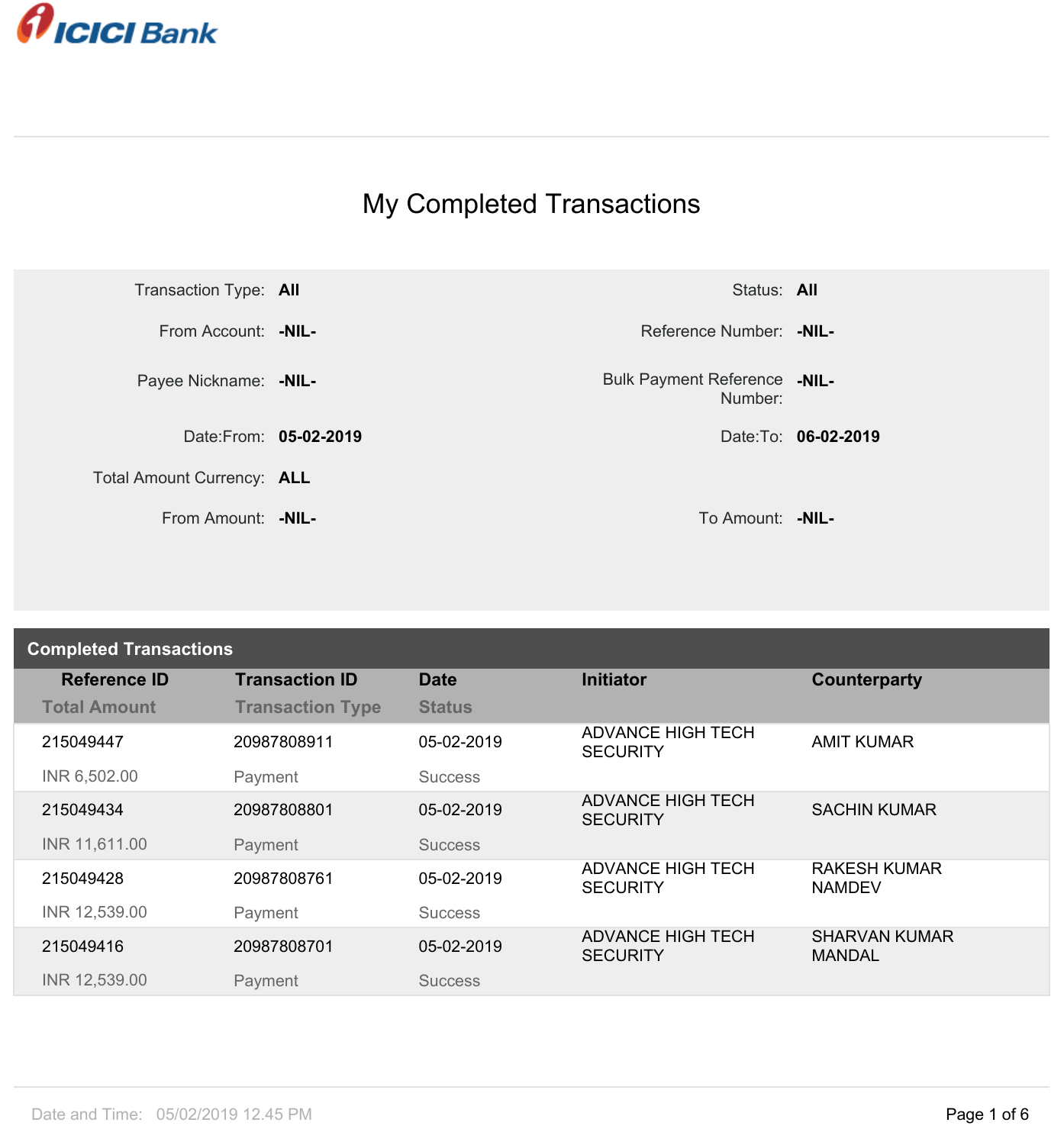| 215049436     | 20987808671 | 05-02-2019     | <b>ADVANCE HIGH TECH</b><br><b>SECURITY</b> | <b>MANISH SINGH</b>                |
|---------------|-------------|----------------|---------------------------------------------|------------------------------------|
| INR 11,611.00 | Payment     | <b>Success</b> |                                             |                                    |
| 215049413     | 20987808571 | 05-02-2019     | <b>ADVANCE HIGH TECH</b><br><b>SECURITY</b> | <b>RAJA PANDIT</b>                 |
| INR 12,539.00 | Payment     | <b>Success</b> |                                             |                                    |
| 215049403     | 20987808451 | 05-02-2019     | <b>ADVANCE HIGH TECH</b><br><b>SECURITY</b> | <b>RAVINDERA</b>                   |
| INR 12,539.00 | Payment     | <b>Success</b> |                                             |                                    |
| 215049400     | 20987808431 | 05-02-2019     | <b>ADVANCE HIGH TECH</b><br><b>SECURITY</b> | <b>JAI RAM TIWARI</b>              |
| INR 11,146.00 | Payment     | <b>Success</b> |                                             |                                    |
| 215049390     | 20987808391 | 05-02-2019     | <b>ADVANCE HIGH TECH</b><br><b>SECURITY</b> | <b>MD RIZWAN ALAM</b>              |
| INR 12,539.00 | Payment     | <b>Success</b> |                                             |                                    |
| 215049385     | 20987808361 | 05-02-2019     | <b>ADVANCE HIGH TECH</b><br><b>SECURITY</b> | <b>KARTIK</b>                      |
| INR 12,539.00 | Payment     | <b>Success</b> |                                             |                                    |
| 215049375     | 20987808321 | 05-02-2019     | <b>ADVANCE HIGH TECH</b><br><b>SECURITY</b> | <b>RAGHUNANDAN</b><br><b>KUMAR</b> |
| INR 12,075.00 | Payment     | <b>Success</b> |                                             |                                    |
| 215049388     | 20987808241 | 05-02-2019     | <b>ADVANCE HIGH TECH</b><br><b>SECURITY</b> | <b>KISHAN</b>                      |
| INR 2,322.00  | Payment     | <b>Success</b> |                                             |                                    |
| 215049376     | 20987808191 | 05-02-2019     | <b>ADVANCE HIGH TECH</b><br><b>SECURITY</b> | <b>SUDHA DEVI</b>                  |
| INR 12,539.00 | Payment     | <b>Success</b> |                                             |                                    |
| 215049369     | 20987808151 | 05-02-2019     | <b>ADVANCE HIGH TECH</b><br><b>SECURITY</b> | <b>AVINASH KUMAR</b>               |
| INR 12,539.00 | Payment     | <b>Success</b> |                                             |                                    |
| 215049364     | 20987808121 | 05-02-2019     | <b>ADVANCE HIGH TECH</b><br><b>SECURITY</b> | <b>NUSRAT PARVIN</b>               |
| INR 12,075.00 | Payment     | <b>Success</b> |                                             |                                    |
| 215049357     | 20987808091 | 05-02-2019     | <b>ADVANCE HIGH TECH</b><br><b>SECURITY</b> | <b>ASHA DAS</b>                    |
| INR 12,539.00 | Payment     | <b>Success</b> |                                             |                                    |
| 215049349     | 20987807861 | 05-02-2019     | <b>ADVANCE HIGH TECH</b><br><b>SECURITY</b> | <b>BABITA</b>                      |
| INR 12,539.00 | Payment     | <b>Success</b> |                                             |                                    |
| 215049340     | 20987807811 | 05-02-2019     | <b>ADVANCE HIGH TECH</b><br><b>SECURITY</b> | <b>SEEMA KUMARI</b>                |
| INR 3,715.00  | Payment     | <b>Success</b> |                                             |                                    |
| 215049334     | 20987807781 | 05-02-2019     | <b>ADVANCE HIGH TECH</b><br><b>SECURITY</b> | <b>SHIV NARAYAN</b>                |
| INR 9,288.00  | Payment     | <b>Success</b> |                                             |                                    |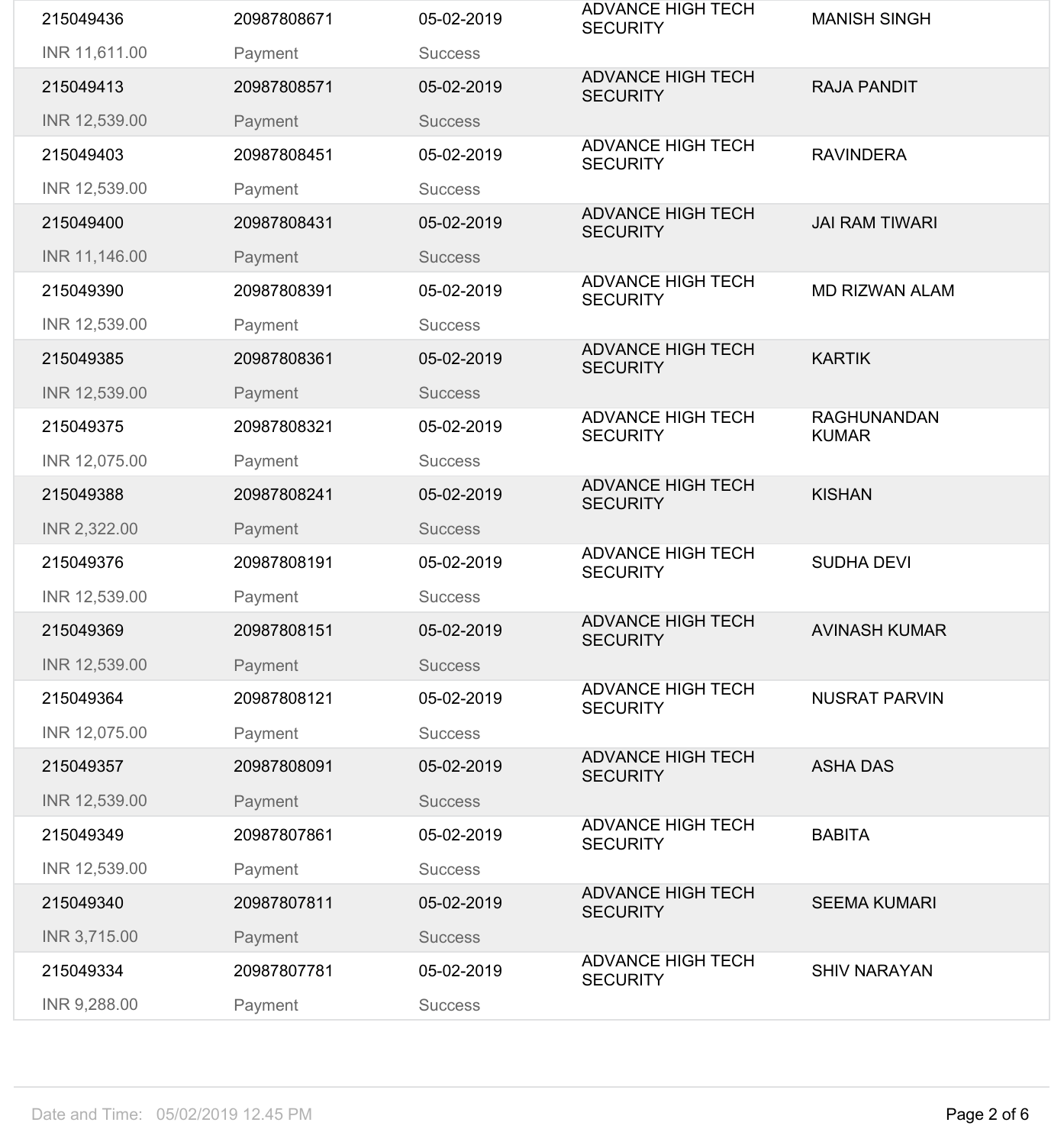| 215049322     | 20987807671 | 05-02-2019     | <b>ADVANCE HIGH TECH</b><br><b>SECURITY</b> | <b>SANDEEP SINGH</b>     |
|---------------|-------------|----------------|---------------------------------------------|--------------------------|
| INR 12,075.00 | Payment     | <b>Success</b> |                                             |                          |
| 215049317     | 20987807661 | 05-02-2019     | <b>ADVANCE HIGH TECH</b><br><b>SECURITY</b> | <b>PREMNARAYAN</b>       |
| INR 12,539.00 | Payment     | <b>Success</b> |                                             |                          |
| 215049308     | 20987807621 | 05-02-2019     | <b>ADVANCE HIGH TECH</b><br><b>SECURITY</b> | <b>SURAJ KUMAR</b>       |
| INR 12,075.00 | Payment     | <b>Success</b> |                                             |                          |
| 215049301     | 20987807591 | 05-02-2019     | <b>ADVANCE HIGH TECH</b><br><b>SECURITY</b> | <b>UMESH KUMAR SINGH</b> |
| INR 12,539.00 | Payment     | <b>Success</b> |                                             |                          |
| 215049290     | 20987807521 | 05-02-2019     | <b>ADVANCE HIGH TECH</b><br><b>SECURITY</b> | <b>CHANDNI</b>           |
| INR 12,539.00 | Payment     | <b>Success</b> |                                             |                          |
| 215049286     | 20987807501 | 05-02-2019     | <b>ADVANCE HIGH TECH</b><br><b>SECURITY</b> | <b>KHUSHBOO</b>          |
| INR 12,539.00 | Payment     | <b>Success</b> |                                             |                          |
| 215049313     | 20987807471 | 05-02-2019     | <b>ADVANCE HIGH TECH</b><br><b>SECURITY</b> | <b>CHINTOO MANDAL</b>    |
| INR 12,539.00 | Payment     | <b>Success</b> |                                             |                          |
| 215049295     | 20987807381 | 05-02-2019     | <b>ADVANCE HIGH TECH</b><br><b>SECURITY</b> | <b>RAJA RAM</b>          |
| INR 12,539.00 | Payment     | <b>Success</b> |                                             |                          |
| 215049270     | 20987807291 | 05-02-2019     | <b>ADVANCE HIGH TECH</b><br><b>SECURITY</b> | <b>RANJAN KUMAR</b>      |
| INR 11,146.00 | Payment     | <b>Success</b> |                                             |                          |
| 215049279     | 20987807261 | 05-02-2019     | <b>ADVANCE HIGH TECH</b><br><b>SECURITY</b> | <b>PYARE LAL</b>         |
| INR 11,611.00 | Payment     | <b>Success</b> |                                             |                          |
| 215049275     | 20987807221 | 05-02-2019     | <b>ADVANCE HIGH TECH</b><br><b>SECURITY</b> | <b>MANISH KUMAR</b>      |
| INR 12,539.00 | Payment     | <b>Success</b> |                                             |                          |
| 215049263     | 20987807161 | 05-02-2019     | <b>ADVANCE HIGH TECH</b><br><b>SECURITY</b> | <b>KAPIL</b>             |
| INR 12,539.00 | Payment     | <b>Success</b> |                                             |                          |
| 215049253     | 20987807101 | 05-02-2019     | <b>ADVANCE HIGH TECH</b><br><b>SECURITY</b> | <b>ANITA</b>             |
| INR 12,075.00 | Payment     | <b>Success</b> |                                             |                          |
| 215049249     | 20987807091 | 05-02-2019     | <b>ADVANCE HIGH TECH</b><br><b>SECURITY</b> | <b>DINBANDHU</b>         |
| INR 6,966.00  | Payment     | <b>Success</b> |                                             |                          |
| 215049257     | 20987807041 | 05-02-2019     | <b>ADVANCE HIGH TECH</b><br><b>SECURITY</b> | ROOPESH MANDAL           |
| INR 3,251.00  | Payment     | <b>Success</b> |                                             |                          |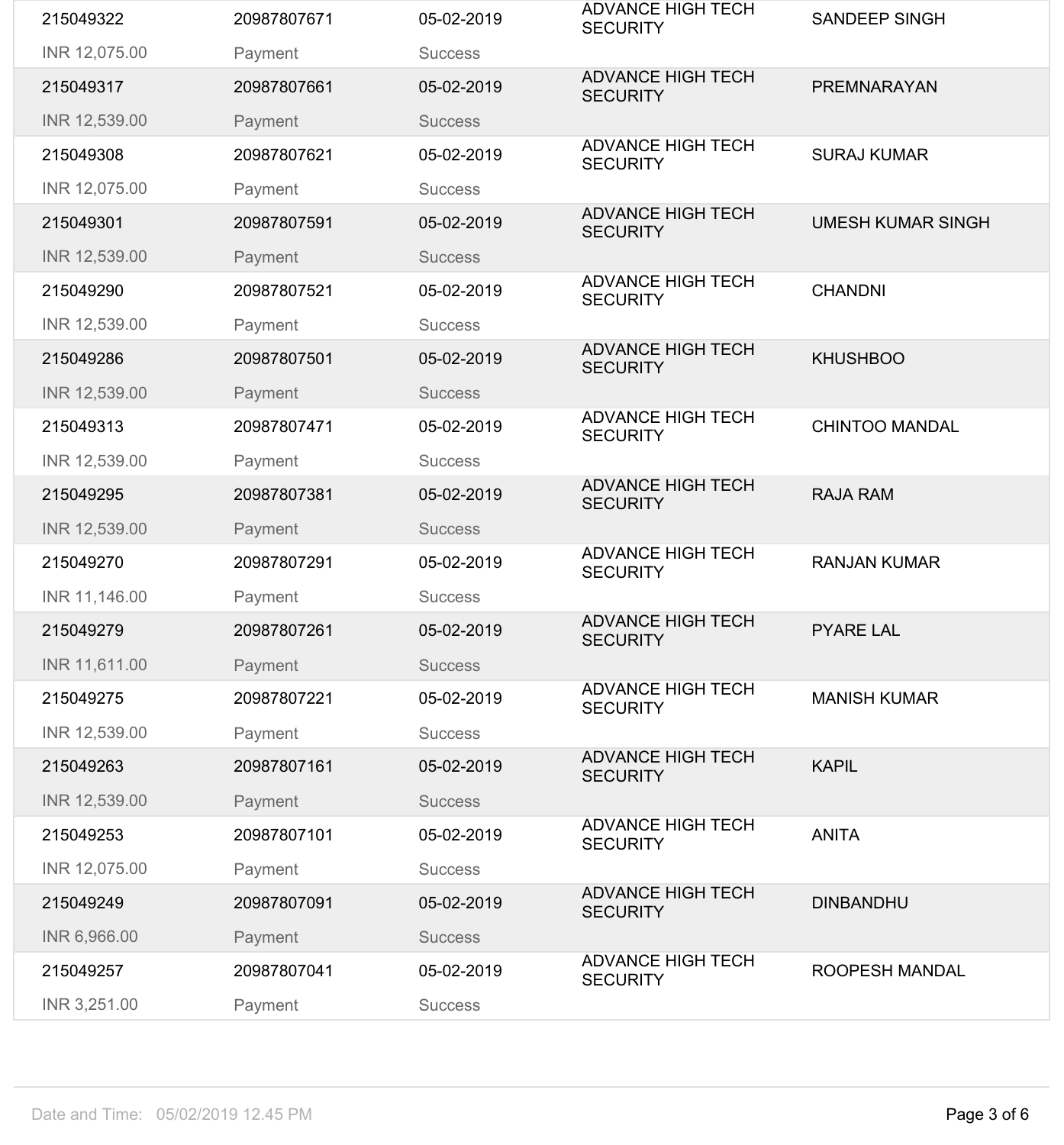| 215049252     | 20987807021 | 05-02-2019     | <b>ADVANCE HIGH TECH</b><br><b>SECURITY</b> | <b>MANJU DEVI</b>    |
|---------------|-------------|----------------|---------------------------------------------|----------------------|
| INR 11,611.00 | Payment     | <b>Success</b> |                                             |                      |
| 215049245     | 20987806981 | 05-02-2019     | <b>ADVANCE HIGH TECH</b><br><b>SECURITY</b> | <b>RANI DEVI</b>     |
| INR 12,539.00 | Payment     | <b>Success</b> |                                             |                      |
| 215049238     | 20987806821 | 05-02-2019     | <b>ADVANCE HIGH TECH</b><br><b>SECURITY</b> | <b>NARENDRA</b>      |
| INR 12,539.00 | Payment     | <b>Success</b> |                                             |                      |
| 215049232     | 20987806811 | 05-02-2019     | <b>ADVANCE HIGH TECH</b><br><b>SECURITY</b> | <b>SANJAY KUMAR</b>  |
| INR 12,539.00 | Payment     | <b>Success</b> |                                             |                      |
| 215049226     | 20987806781 | 05-02-2019     | <b>ADVANCE HIGH TECH</b><br><b>SECURITY</b> | <b>RAJU</b>          |
| INR 12,075.00 | Payment     | <b>Success</b> |                                             |                      |
| 215049217     | 20987806721 | 05-02-2019     | <b>ADVANCE HIGH TECH</b><br><b>SECURITY</b> | <b>RAVINDRA RAUT</b> |
| INR 10,682.00 | Payment     | <b>Success</b> |                                             |                      |
| 215049205     | 20987806461 | 05-02-2019     | <b>ADVANCE HIGH TECH</b><br><b>SECURITY</b> | <b>PAWAN</b>         |
| INR 12,539.00 | Payment     | <b>Success</b> |                                             |                      |
| 215049199     | 20987806441 | 05-02-2019     | <b>ADVANCE HIGH TECH</b><br><b>SECURITY</b> | <b>MAMTA</b>         |
| INR 12,539.00 | Payment     | <b>Success</b> |                                             |                      |
| 215049190     | 20987806421 | 05-02-2019     | <b>ADVANCE HIGH TECH</b><br><b>SECURITY</b> | <b>SUNEEL</b>        |
| INR 12,539.00 | Payment     | <b>Success</b> |                                             |                      |
|               |             |                | <b>ADVANCE HIGH TECH</b>                    |                      |
| 215049187     | 20987806411 | 05-02-2019     | <b>SECURITY</b>                             | <b>RAM KUMAR</b>     |
| INR 12,075.00 | Payment     | <b>Success</b> |                                             |                      |
| 215049175     | 20987806341 | 05-02-2019     | <b>ADVANCE HIGH TECH</b><br><b>SECURITY</b> | <b>VISHAL SAINI</b>  |
| INR 12,539.00 | Payment     | <b>Success</b> |                                             |                      |
| 215049167     | 20987806291 | 05-02-2019     | <b>ADVANCE HIGH TECH</b><br><b>SECURITY</b> | <b>VINOD KUMAR</b>   |
| INR 12,539.00 | Payment     | <b>Success</b> |                                             |                      |
| 215049143     | 20987806061 | 05-02-2019     | <b>ADVANCE HIGH TECH</b><br><b>SECURITY</b> | <b>DEV RAJ</b>       |
| INR 12,075.00 | Payment     | <b>Success</b> |                                             |                      |
| 215049155     | 20987805851 | 05-02-2019     | <b>ADVANCE HIGH TECH</b><br><b>SECURITY</b> | <b>ARUN KUMAR</b>    |
| INR 12,539.00 | Payment     | <b>Success</b> |                                             |                      |
| 215049128     | 20987805751 | 05-02-2019     | <b>ADVANCE HIGH TECH</b><br><b>SECURITY</b> | <b>MANTU SAH</b>     |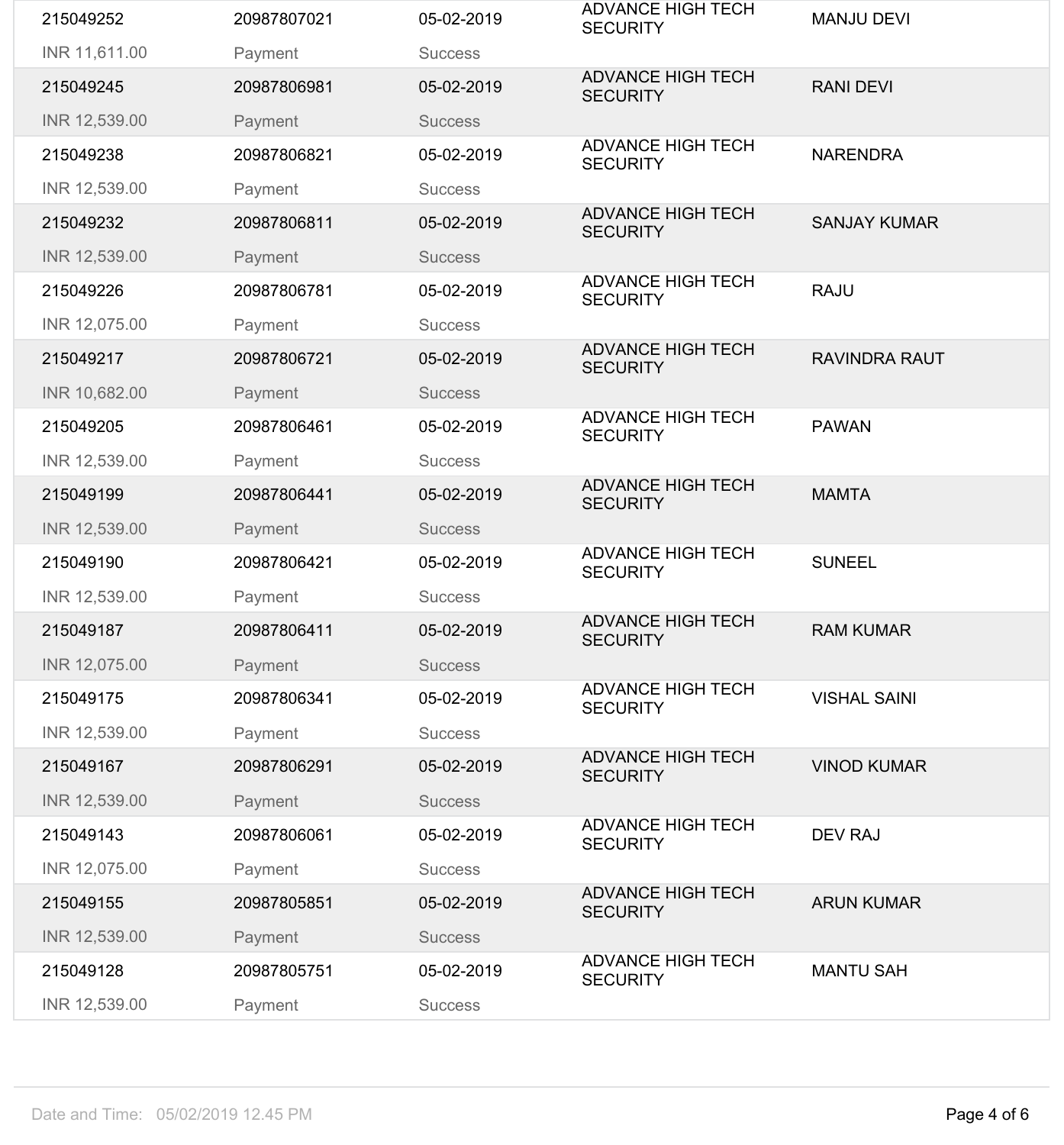| 215049122     | 20987805741 | 05-02-2019     | <b>ADVANCE HIGH TECH</b><br><b>SECURITY</b> | <b>SANJU DEVI</b>                    |
|---------------|-------------|----------------|---------------------------------------------|--------------------------------------|
| INR 12,539.00 | Payment     | <b>Success</b> |                                             |                                      |
| 215049113     | 20987805711 | 05-02-2019     | <b>ADVANCE HIGH TECH</b><br><b>SECURITY</b> | <b>BHARAT KUMAR</b><br><b>MANDAL</b> |
| INR 12,539.00 | Payment     | <b>Success</b> |                                             |                                      |
| 215049078     | 20987805401 | 05-02-2019     | <b>ADVANCE HIGH TECH</b><br><b>SECURITY</b> | <b>SANDEEP</b>                       |
| INR 12,075.00 | Payment     | <b>Success</b> |                                             |                                      |
| 215049061     | 20987805321 | 05-02-2019     | <b>ADVANCE HIGH TECH</b><br><b>SECURITY</b> | <b>SANTOSH KUMAR</b><br><b>VERMA</b> |
| INR 15,192.00 | Payment     | <b>Success</b> |                                             |                                      |
| 215049098     | 20987805271 | 05-02-2019     | <b>ADVANCE HIGH TECH</b><br><b>SECURITY</b> | <b>SARVENDRA KUMAR</b>               |
| INR 12,539.00 | Payment     | <b>Success</b> |                                             |                                      |
| 215049087     | 20987805251 | 05-02-2019     | <b>ADVANCE HIGH TECH</b><br><b>SECURITY</b> | <b>MUKESH KUMAR</b><br><b>PODDAR</b> |
| INR 12,539.00 | Payment     | <b>Success</b> |                                             |                                      |
| 215049048     | 20987805101 | 05-02-2019     | <b>ADVANCE HIGH TECH</b><br><b>SECURITY</b> | <b>CHANDEL</b>                       |
| INR 8,360.00  | Payment     | <b>Success</b> |                                             |                                      |
| 215049026     | 20987804931 | 05-02-2019     | <b>ADVANCE HIGH TECH</b><br><b>SECURITY</b> | <b>HARISH KUMAR</b>                  |
| INR 10,682.00 | Payment     | <b>Success</b> |                                             |                                      |
| 215049006     | 20987804661 | 05-02-2019     | <b>ADVANCE HIGH TECH</b><br><b>SECURITY</b> | <b>ARUN YADAV</b>                    |
| INR 12,539.00 | Payment     | <b>Success</b> |                                             |                                      |
| 215048986     | 20987804531 | 05-02-2019     | <b>ADVANCE HIGH TECH</b><br><b>SECURITY</b> | <b>DILIP KUMAR</b>                   |
| INR 12,539.00 | Payment     | <b>Success</b> |                                             |                                      |
| 215049001     | 20987804451 | 05-02-2019     | <b>ADVANCE HIGH TECH</b><br><b>SECURITY</b> | <b>VIKASH</b>                        |
| INR 12,075.00 | Payment     | <b>Success</b> |                                             |                                      |
| 215048973     | 20987804241 | 05-02-2019     | <b>ADVANCE HIGH TECH</b><br><b>SECURITY</b> | <b>SURUCHI</b>                       |
| INR 12,075.00 | Payment     | <b>Success</b> |                                             |                                      |
| 215048960     | 20987804171 | 05-02-2019     | <b>ADVANCE HIGH TECH</b><br><b>SECURITY</b> | <b>SUBHASH CHANDRA</b>               |
| INR 12,539.00 | Payment     | <b>Success</b> |                                             |                                      |
| 215048941     | 20987804091 | 05-02-2019     | <b>ADVANCE HIGH TECH</b><br><b>SECURITY</b> | <b>PAVNESH KUMAR</b>                 |
| INR 12,539.00 | Payment     | <b>Success</b> |                                             |                                      |
| 215048928     | 20987803961 | 05-02-2019     | <b>ADVANCE HIGH TECH</b><br><b>SECURITY</b> | <b>BRAJENDRA KUMAR</b>               |
| INR 12,539.00 | Payment     | <b>Success</b> |                                             |                                      |